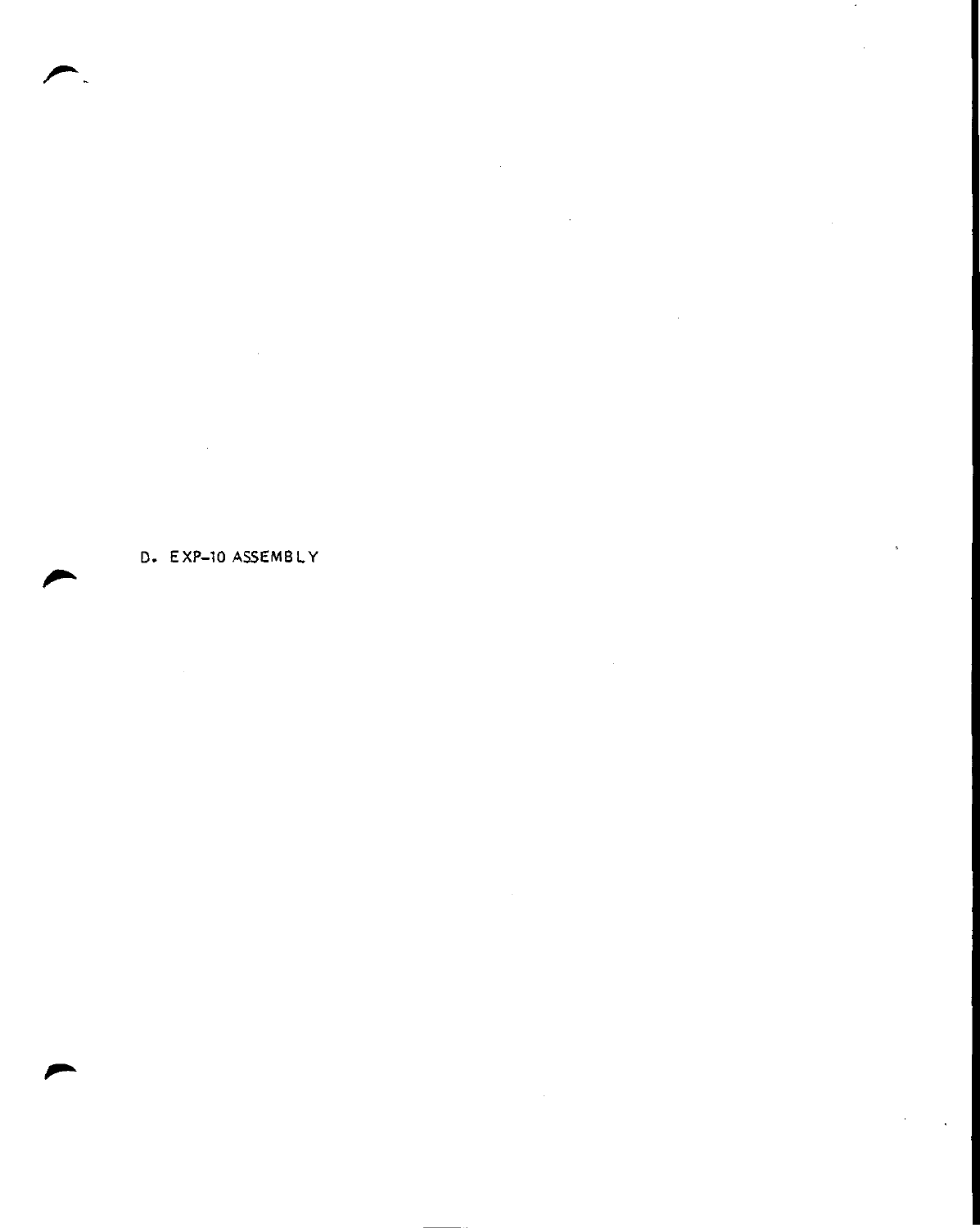IMSAI PCS-80/30 SECTION III-D EXP-10 ASSEMBLY

 $\hat{\mathcal{C}}$ 

EXP-10 PARTS LIST

| ITEM                 | IMSAI<br>PART # |                         | QUANTITY DESCRIPTION                                |
|----------------------|-----------------|-------------------------|-----------------------------------------------------|
| Solder               | 15-0000001      | 5'                      |                                                     |
| Screw                | 20-2402004      | з                       | 4-40x3/16" Nylon, Round Head, Slot                  |
| Screw                | 20-3202001      | 3                       | 6-32x4" Phillips Pan Head Machine CAD               |
| Screw                | 20-3302001      | $\overline{2}$          | 6-32x5/16" Phillips Pan Head Machine CAD            |
| Screw                | 20-3702001      | 10                      | 6-32x3/4" Phillips Pan Head                         |
| Nut                  | 21-3120001      | 10                      | $6-32$ Hex                                          |
| Spacer               | 21-3600006      | 10                      | 6-32x5/16" Threaded, Metal                          |
| Rivet                | 21-0220000      | 11                      | Pop Rivet, #6x3/32 USM AD42H                        |
| Tab                  | 23-0900023      | 11                      | Faston, 3M 07-6-250                                 |
| Connector            | 23-1700024      | 1                       | 6 Conductor, Lock, Molex 09-65-1061                 |
| Connector            | 23-1700026      | 1                       | 10 Conductor, Lock, Molex 09-65-1101                |
| Insulator            | 28-0100002      | 3                       | TO22O Style, GG Semiconductor Package,<br>Bergquist |
| Resistor             | 30-2047664      | 1                       | .47 Ohm, 2 Watt (yellow, violet, silver)            |
| Resistor             | 30-2820362      | $\mathbf 1$             | 82 Ohm, <i>k</i> Watt (grey, red, black)            |
| Resistor             | 30-2470362      | $\overline{\mathbf{c}}$ | 47 Ohm, <i>k Watt</i> (yellow, violet, black)       |
| Resistor             | 30-3220362      | ı                       | 220 Ohm, a Watt (red, red, brown)                   |
| Resistor             | 30-4220362      | $\mathbf{3}$            | 2.2K Ohm, k Watt (red, red, red)                    |
| Capacitor 32-2001010 |                 | 6                       | .01uF 25V Disk Ceramic                              |
| Capacitor 32-2010010 |                 | 6                       | .luF 30V Disk Ceramic                               |
| Capacitor            | 32-2122070      | $\overline{2}$          | 2.2uF 25V Tantalum                                  |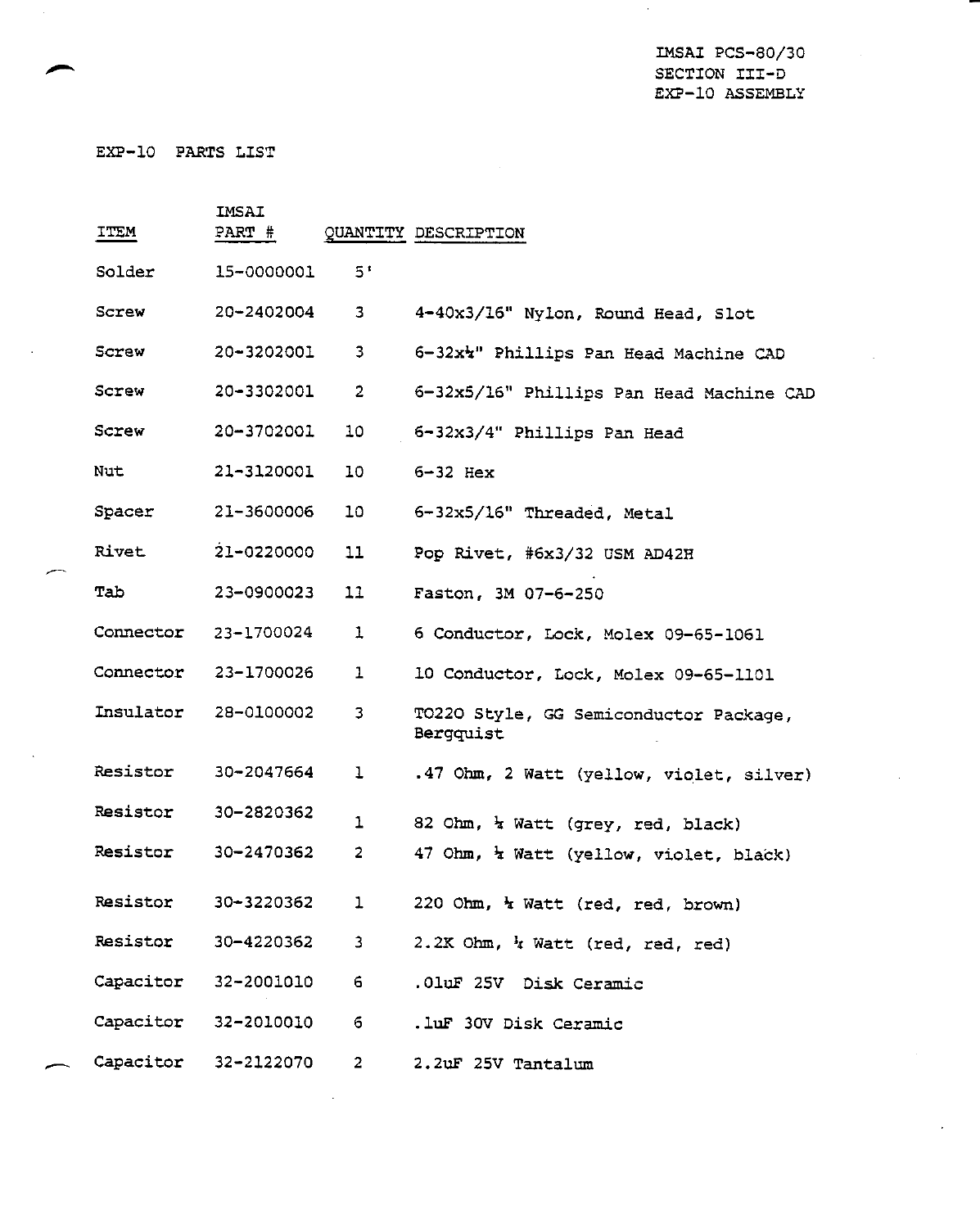IMSAI PCS-80/30 SECTION III-D EXP-10 ASSEMBLY

| ITEM                              | IMSAI        |                         | PART # QUANTITY DESCRIPTION                           |
|-----------------------------------|--------------|-------------------------|-------------------------------------------------------|
| Capacitor 32-2233070              |              | $\mathbf{I}$            | 33uF, 25V Tantalum                                    |
| Diode                             | 34-1000006   | $\overline{2}$          | 1N914, Signal Type                                    |
| Diode                             | 34-1000007   | $\overline{\mathbf{3}}$ | <b>1N4002</b>                                         |
| <b>Transistor 35-2000002 1</b>    |              |                         | 2N3904                                                |
| Transistor 35-2000003 1           |              |                         | 2N3906                                                |
| Transistor 35-2000010 1           |              |                         | <b>TIP 32 3A</b>                                      |
| <b>Resistor 35-6000003</b><br>Pak |              |                         | 10 220 Ohm, SIP                                       |
| IC.                               |              |                         | 36-0740001 1 7400, Quad 2 Input NAND                  |
| IC.                               | 36-0747401 1 |                         | 7474, Dual D Flip Flop                                |
| Regulator 36-0780501 2            |              |                         | 7805, +5V                                             |
| Regulator  36-0781201  1          |              |                         | 7812, +12V                                            |
| Connector                         | 91-1200060   | ı                       | EXPM-5 Assembly, Edge Connectors<br>(Alt: 91-1700006) |
| Harness                           | 91-1200306   | ı                       | Harness Assembly, EXP-10/PS-28U                       |
| PC Board 92-0000059               |              | 1                       | $EXP-10$ , $Rev. 2.2$                                 |
| Bracket 93-3170017                |              | $\mathbf{I}$            | Heat Sink Bracket, EXP-10                             |

 $\lambda$ 

 $\bar{a}$